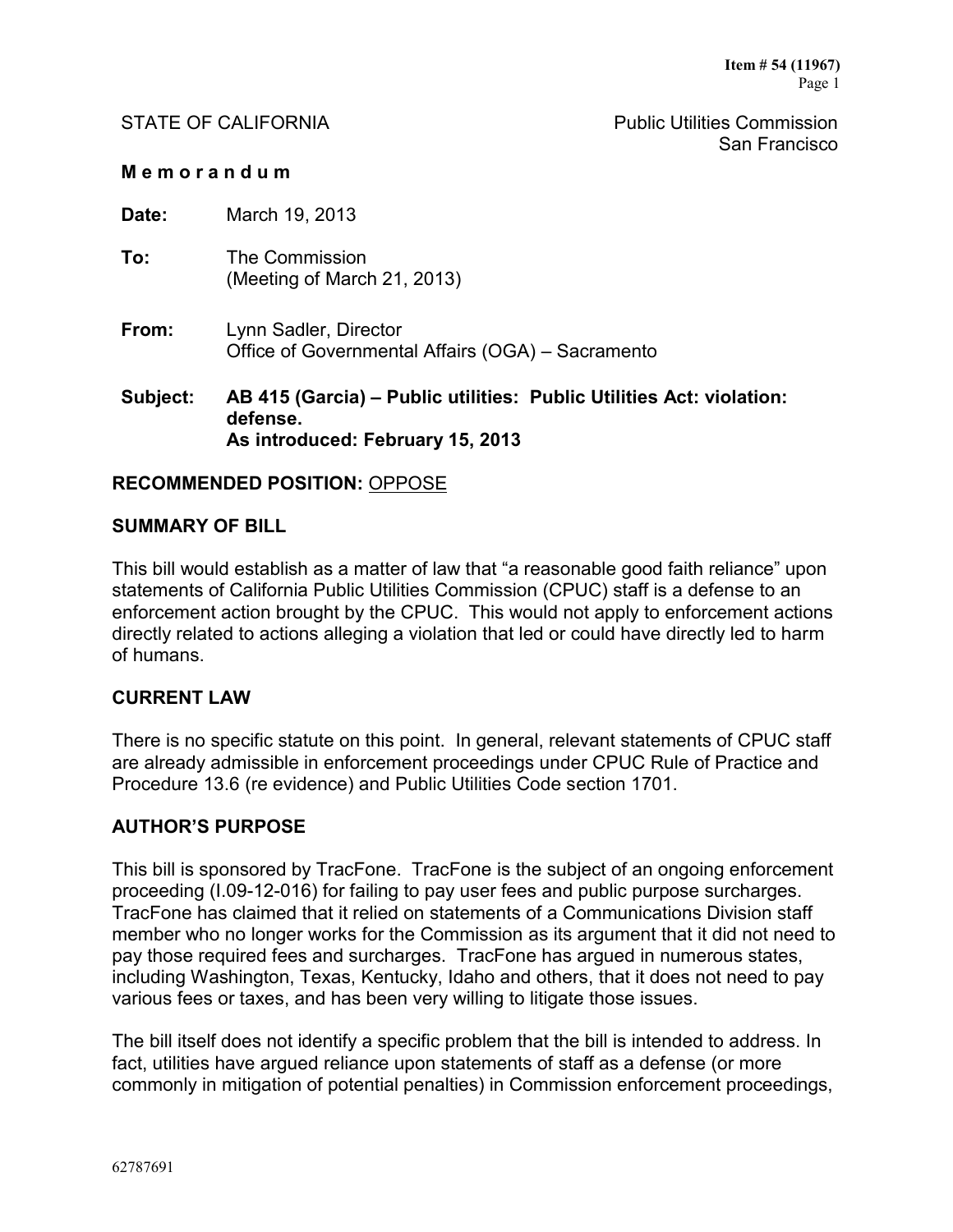and may do so in the future. Accordingly, on a general level the bill is unnecessary. On a more specific level, it is intended to benefit TracFone by bolstering its (previously rejected) legal argument against paying user fees and public purpose surcharges.

## **DIVISION ANALYSIS**

This bill would primarily affect how CPUC staff interacts with utilities and the public, and would discourage informal communications between CPUC staff and the utilities and the public. CPUC staff would provide less information and advice to utilities and the public, and would require the use of more formal processes.

The bill may deter or prevent the CPUC from commencing or maintaining certain enforcement actions. The extent to which this would occur is not clear, as the applicable language of the bill is unclear.

Because the language of the bill is unclear, implementation of the bill could result in increased litigation risk to the CPUC. As written, the bill is inconsistent with legal principles relating to defenses, including the burden of proof, as described below in more detail.

## **SAFETY IMPACT**

Because this bill is likely to discourage or impede informal communications between CPUC staff and utilities relating to safety, and may discourage or impede enforcement actions relating to safety, this bill may have an adverse impact on the safety of California citizens.

The bill states that it does not apply to enforcement actions: "directly related to an action alleging a violation that led, or could have directly led, to harm of humans." (Emphasis added.) Accordingly, the bill would apply to violations that indirectly led to harm. For example, failure to keep adequate maintenance records for gas pipelines does not directly lead to harm, but it could indirectly lead to harm. Improper disconnection of phone service may not lead directly to harm, but if the phone is unavailable in an emergency because it was improperly disconnected, it could indirectly lead to harm.

## **RELIABILITY IMPACT**

Because this bill is likely to discourage or impede informal communications between CPUC staff and utilities relating to reliability, and may discourage or impede enforcement actions relating to reliability, this bill may have an adverse impact on reliability of service.

## **RATEPAYER & CONSUMER IMPACT**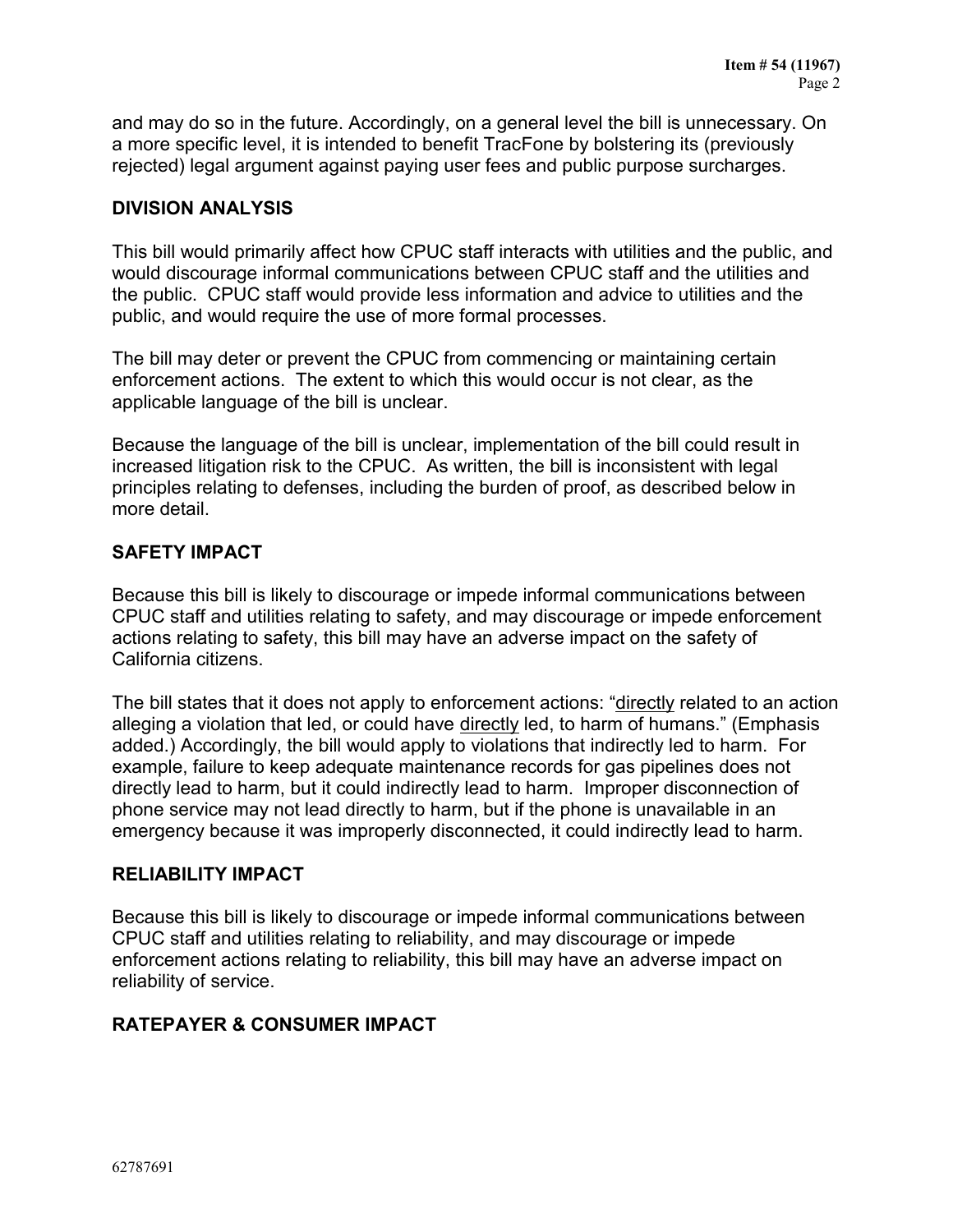This bill does not appear to have a direct impact on the rates charged to consumers, although it may allow utilities to evade consumer protection statutes by asserting individual staff members' interpretations of those statutes.

### **FISCAL IMPACT**

The bill does not directly require an expansion of CPUC workload. However, to the extent that the bill encourages the use of formal, rather than informal, methods of communication with utilities, and to the extent there is litigation relating to the implementation and interpretation of the bill language, there could be substantial costs to the CPUC.

### **ECONOMIC IMPACT**

This bill does not appear to have a significant direct effect on businesses or local governments. To the extent this bill discourages or impedes informal communications between CPUC staff and utilities, it may have an adverse effect on the regulated community by requiring more costly and time-consuming formal processes.

### **LEGAL IMPACT**

As written, this bill is inconsistent with fundamental legal concepts.

The bill's stated intent is to allow for a defense to an enforcement action. But the language of the bill states that: "The commission shall not commence or maintain an adjudication or other enforcement action or proceeding against a public utility" if that public utility has relied on the "advice or direction" of CPUC staff. In other words, the utility's reliance *on any staff statement* could act as a bar to the CPUC bringing an enforcement action.

This is not workable in practice. For example, if a CPUC staff person told PG&E they could dispose of gas pipeline maintenance records, the CPUC could be precluded from even conducting an investigation of PG&E's maintenance records in the wake of the San Bruno accident. This is not consistent with the basic idea of a defense, which generally is an argument presented in a formal proceeding. There can only be a defense presented when there is an enforcement action. Absent an enforcement action, there is no need for a defense. There needs to be a forum, such as an enforcement action, in which the defense is offered.

While some defenses may act as a total bar to prosecution, those tend to be more purely legal ones, such as immunities. Here the defense is based on reliance upon whether there was "reasonable good faith reliance" by the utility. This raises factual questions, including: 1) whether the utility's reliance was reasonable or not; 2) whether the reliance was in good faith or not; and 3) whether the utility's actions were in fact consistent with that advice. Those factual questions can only be properly addressed in the context of the enforcement proceeding.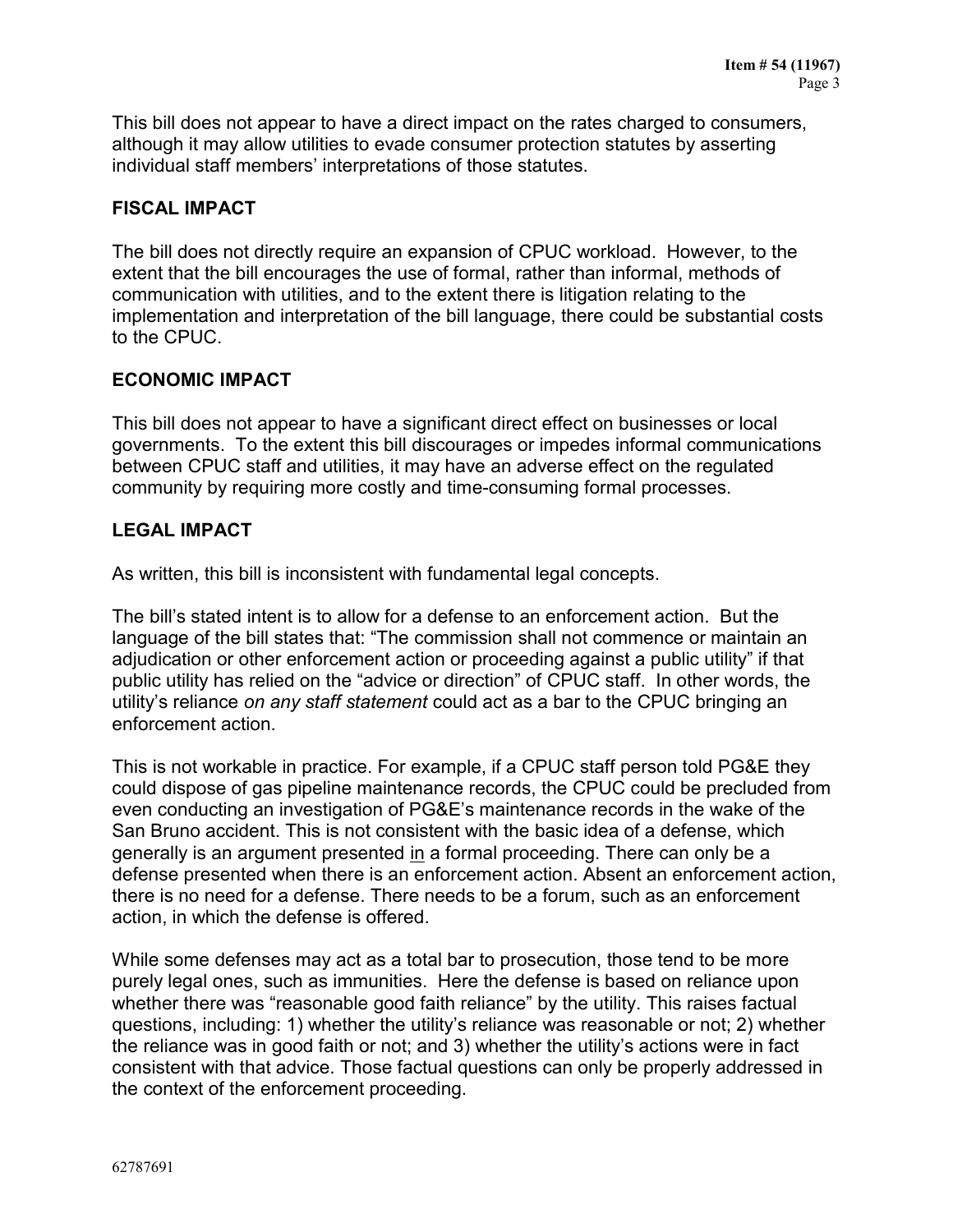Because the utility would be asserting "reasonable good faith reliance" as a defense against an enforcement action, under the general rules of evidence, the utility would have the burden of proof "as to each fact the existence or nonexistence of which is essential to the claim for relief or defense that he is asserting." (Cal. Evidence Code section 500.) This means that, absent any other provision of law, the utility would need to provide evidence to support its assertion of "reasonable good faith reliance." (See, 1 Witkin on Evidence, Burden of Proof and Presumptions §§7 and 9, (5<sup>th</sup> Edition, 2012).)

Preventing the CPUC from commencing or maintaining an enforcement action is inconsistent with this basic concept that the utility must prove that its assertion is true in response to the enforcement action. It is unclear how the utility would otherwise prove the validity of its assertion of "reasonable good faith reliance."

Finally, this bill is contains very complex language, particularly subsection (b), which consists of a single sentence of over 100 words. Not surprisingly, the precise meaning of the bill is unclear, which would likely lead to litigation over interpretation of the bill's language.

## **LEGISLATIVE HISTORY**

There is no known related legislation from past legislative sessions.

# **PROGRAM BACKGROUND**

The CPUC has undertaken numerous enforcement actions, resulting in significant penalties and customer restitution: [http://www.cpuc.ca.gov/NR/rdonlyres/E36E1107-](http://www.cpuc.ca.gov/NR/rdonlyres/E36E1107-020F-45F6-B85E-20510C76F5B7/0/FinesandRestitution021712.pdf) [020F-45F6-B85E-20510C76F5B7/0/FinesandRestitution021712.pdf](http://www.cpuc.ca.gov/NR/rdonlyres/E36E1107-020F-45F6-B85E-20510C76F5B7/0/FinesandRestitution021712.pdf)

In those past enforcement actions, utilities have argued that their reliance on the direction and advice of CPUC staff should be taken into consideration, particularly on the issue of the appropriate penalty. The following are a number of examples.

In D.02-08-063, the CPUC found that Pacific Fiber Link began constructing a fiber-optic network without proper CPUC authorization, but also found that Pacific Fiber Link reasonably relied upon communications from staff that this deficiency would be readily corrected. As a result, the CPUC reduced the penalty imposed on Pacific Fiber Link from \$275,000 to \$25,000. (Id., pp. 22-24.) [http://docs.cpuc.ca.gov/PublishedDocs/WORD\\_PDF/FINAL\\_DECISION/18758.PDF](http://docs.cpuc.ca.gov/PublishedDocs/WORD_PDF/FINAL_DECISION/18758.PDF)

In D.04-04-068, Metromedia Fiber Network Services similarly began constructing a fiber-optic network without proper CPUC authorization. The CPUC found that Metromedia was in violation of CPUC rules and decisions by using the wrong registration process, but Metromedia reasonably relied upon the advice of CPUC staff, and accordingly no penalty was imposed. (Id. at 16-17.) [http://docs.cpuc.ca.gov/PublishedDocs/WORD\\_PDF/FINAL\\_DECISION/36257.PDF](http://docs.cpuc.ca.gov/PublishedDocs/WORD_PDF/FINAL_DECISION/36257.PDF)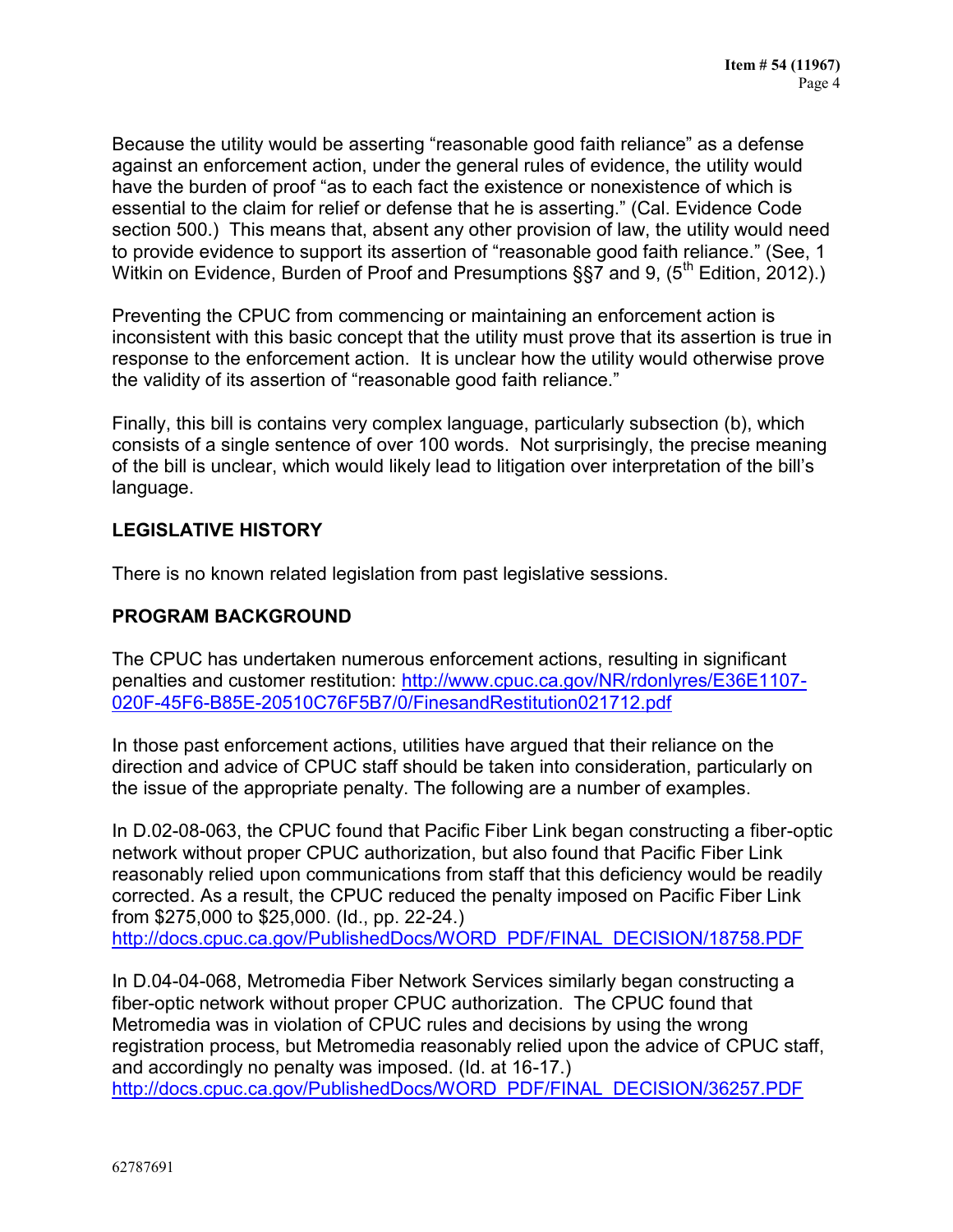In D.07-09-041, the CPUC found that PG&E had violated its tariff rules relating to billing and backbilling of customers, and ordered refunds. But the CPUC declined to impose a penalty in part because PG&E had received copies of letters sent to customers by CPUC staff that appeared to support PG&E's practice. (Id. at 42-47.) [http://docs.cpuc.ca.gov/PublishedDocs/WORD\\_PDF/FINAL\\_DECISION/73124.PDF](http://docs.cpuc.ca.gov/PublishedDocs/WORD_PDF/FINAL_DECISION/73124.PDF)

On the other hand, there are examples of the CPUC increasing a fine where the utility ignored explicit staff statements.

In an ongoing enforcement proceeding (I.09-12-016), TracFone has argued that it relied on alleged statements of CPUC staff for its claim that it did not need to pay user fees and public purpose surcharges, citing "one, possibly two, telephone conversations with Commission staff." (See, D.12-02-031 at 13-14.) TracFone argued that staff's statements were equivalent to formal positions of the CPUC. *Id.* The CPUC noted that it had never formally adopted these statements. *Id.; see* also D.12-10-018, at 20 ("TracFone never filed a petition, application, motion, AL or other request to the CPUC to modify or otherwise change the terms of its [wireless registration] authorization. TracFone never received any written authorization to deviate from the terms of its [wireless] license").

In short, while the CPUC analyzes each case on its own merits, the general rule is that the CPUC only speaks through its decisions. See D.12-10-018, at 20 ("Commission acts by formal order or decision"); D.00-09-042, at 6 ("the Commission speaks only through its written decisions". Utilities subject to CPUC enforcement actions nevertheless can and do assert as a defense, or in mitigation of penalties, that they reasonably relied upon the direction and advice of CPUC staff. CPUC factfinding and dispute resolution is balanced as is, and there is no need for this legislation.

## **OTHER STATES' INFORMATION**

No information relating to other states' processes are known, but the Federal Internal Revenue Service has a similar, but more clearly defined provision. The IRS approach distinguishes between written and oral advice, and is applicable only for abatement of penalties, not to the underlying violation itself.

The following is from the IRS website:

## **20.1.1.3.3.4.1 (11-25-2011) Written Advice from the IRS**

1. The IRS is required by IRC 6404(f) and Treas. Reg. 301.6404–3 to abate any portion of any penalty attributable to erroneous written advice furnished by an officer or employee of the IRS acting in their official capacity.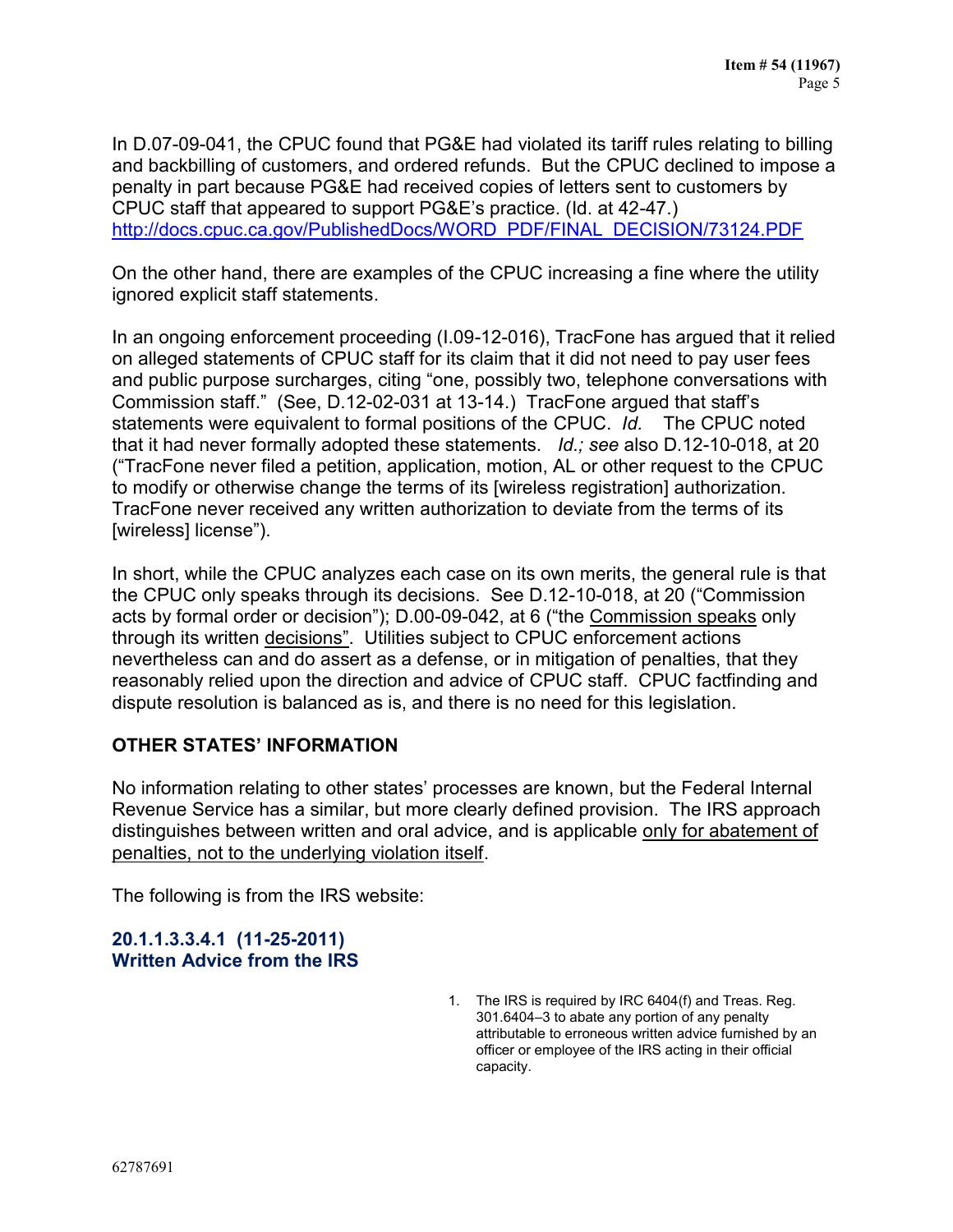- 2. If the taxpayer does not meet the criteria for penalty relief under IRC 6404(f), the taxpayer may qualify for other penalty relief. For instance, taxpayers who fail to meet all of the IRC 6404(f) criteria may still qualify for relief under reasonable cause if the IRS determines that the taxpayer exercised ordinary business care and prudence in relying on the IRS's written advice. *IRM 20.1.1.3.2.2.5* - *Erroneous Advice or Reliance*.
- 3. Requests that qualify for penalty relief based on erroneous written advice from the IRS under IRC 6404(f) must be filed:
	- A. Within the period allowed for collection of the penalty or addition to tax, or
	- B. If the penalty or addition to tax has been paid, within the period allowed for claiming a credit or refund of such penalty or addition to tax.

### **20.1.1.3.3.4.2 (12-11-2009) Oral Advice from IRS**

- 1. The IRS may provide penalty relief based on a taxpayer's reliance on erroneous oral advice from the IRS. The IRS is required by IRC 6404(f) and Treas. Reg. 301.6404–3 to abate any portion of any penalty attributable to erroneous **written** advice furnished by an employee acting in their official capacity. Administratively, the IRS has extended this relief to include erroneous oral advice when appropriate.
- 2. In addition to considering the criteria provided in Treas. Reg. 301.6404–3, *IRM 20.1.1.3.3.4*, *Advice*, and *IRM 20.1.1.3.3.4.1*, *Written Advice From the IRS*, consider the following:
	- A. Did the taxpayer exercise ordinary business care and prudence in relying on that advice?
	- B. Was there a clear relationship between the taxpayer's situation, the advice provided, and the penalty assessed?
	- C. What is the taxpayer's prior tax history and prior experience with the tax requirements?
	- D. Did the IRS provide correct information by other means (such as tax forms and publications)?
	- E. What type of supporting documentation is available?
- 3. The following is supporting documentation:
	- A. A notation of the taxpayer's question to the IRS,
	- B. Documentation regarding the advice provided by the IRS,
	- C. Information regarding the office and method by which the advice was obtained,
	- D. The date the advice was provided, and
	- E. The name of the employee who provided the information.

# **SUMMARY OF SUPPORTING ARGUMENTS FOR RECOMMENDATION**

This bill should be opposed for the following reasons: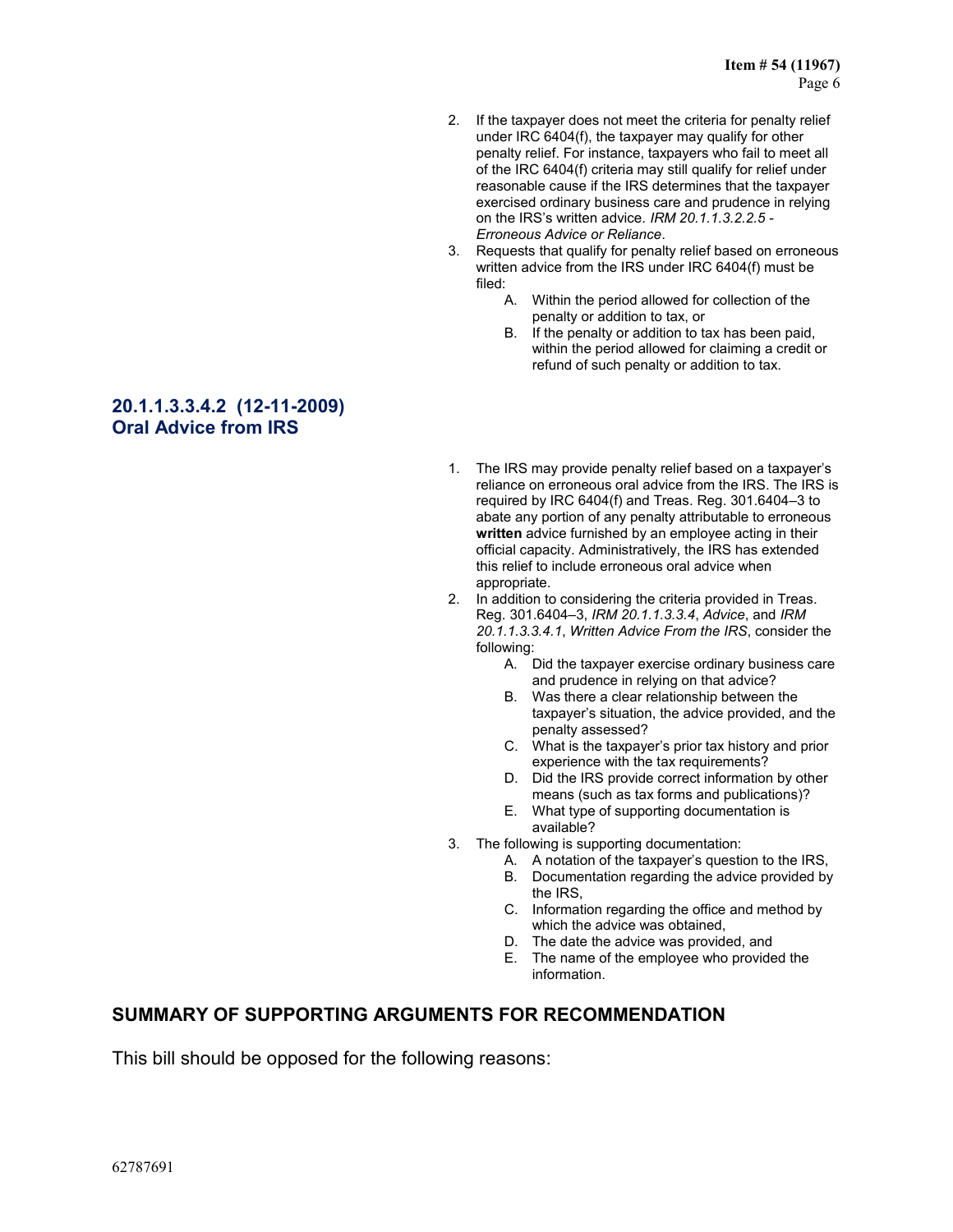- (1) It is unnecessary.
- (2) It is legally and procedurally unworkable.
- (3) It is complex and unclear and likely to result in litigation.
- (4) It will hinder communication between CPUC staff and the utilities, including informal resolution of issues or problems.
- (5) It may discourage or impede enforcement actions relating to safety.

### **SUMMARY OF SUGGESTED AMENDMENTS**

The bill can be amended to retain its primary purpose, which is to allow statements of staff into evidence in enforcement proceedings, while avoiding the potential problems with the bill. This can readily be done by clarifying the proposed subsections 2120 (a) and (b), and eliminating subsections (c) and (d). The clarifications would make it so utility reliance upon staff statements would be admissible as mitigation of potential penalties, rather than completely barring enforcement actions. (This would be consistent with the IRS approach described above.) One clarification to subsection (b) would make it applicable only to communications made directly to the utility, and not to communications made to customers or third parties. With these amendments, the bill would simply read:

Evidence of a reasonable good faith reliance upon advice directly provided by commission staff may be considered only for purposes of determining the appropriate penalty to be imposed in an enforcement action brought by the commission pursuant to this part or pursuant to an order, decision, rule, direction, demand, or requirement of the commission.

### **STATUS**

AB 415 is pending hearing in the Assembly Utilities and Commerce Committee on April  $8^{\text{th}}$ , 2013.

### **SUPPORT/OPPOSITION**

None on file.

### **VOTES**

Not applicable.

### **STAFF CONTACTS**

Lynn Sadler, Director Nick Zanjani, Legislative Liaison Michael Minkus, Legislative Liaison

[ls1@cpuc.ca.gov](mailto:ls1@cpuc.ca.gov) [nkz@cpuc.ca.gov](mailto:nkz@cpuc.ca.gov) [min@cpuc.ca.gov](mailto:min@cpuc.ca.gov)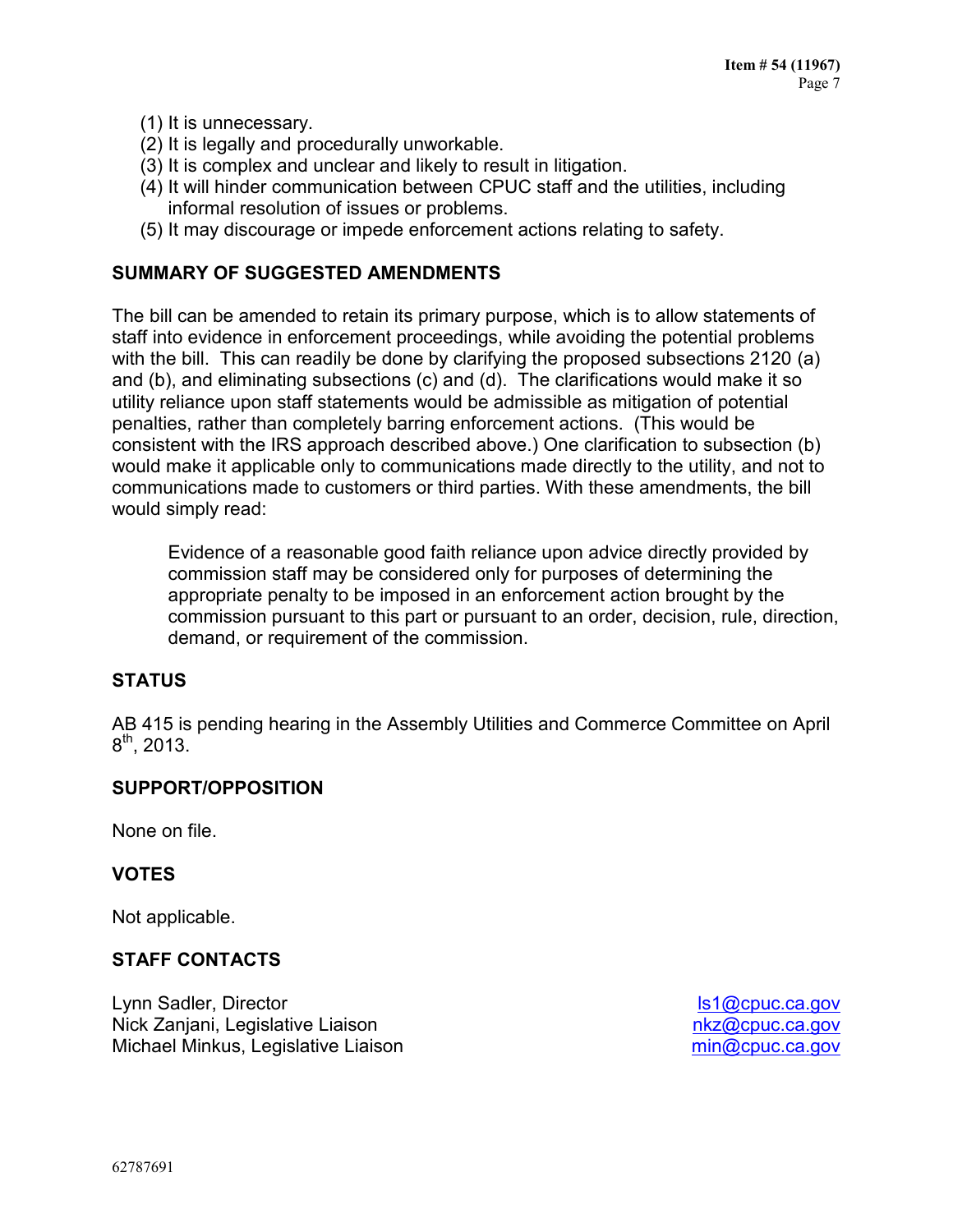#### **BILL LANGUAGE**

BILL NUMBER: AB 415 INTRODUCED BILL TEXT

INTRODUCED BY Assembly Member Garcia

FEBRUARY 15, 2013

 An act to add Section 2120 to the Public Utilities Code, relating to public utilities.

LEGISLATIVE COUNSEL'S DIGEST

 AB 415, as introduced, Garcia. Public utilities: Public Utilities Act: violation: defense.

 Under existing law, the Public Utilities Commission has regulatory authority over public utilities and can establish its own procedures, subject to statutory limitations or directions and constitutional requirements of due process. The Public Utilities Act regulates specified public utilities. A violation of the Public Utilities Act or an order, decision, rule, direction, demand, or requirement of the commission is a crime.

 This bill would establish a reasonable good faith reliance defense, as specified, to an enforcement action by the commission pursuant to the act or an order, decision, rule, direction, demand, or requirement of the commission. The bill would prohibit the commission from commencing or maintaining an adjudication or other enforcement action or proceeding against an entity if that entity has relied, in good faith, on the advice or direction of the staff of the commission. The bill would provide that this defense does not apply to an action alleging a violation of the act that led, or could have directly led, to harm of humans.

 Vote: majority. Appropriation: no. Fiscal committee: no. State-mandated local program: no.

THE PEOPLE OF THE STATE OF CALIFORNIA DO ENACT AS FOLLOWS:

 SECTION 1. Section 2120 is added to the Public Utilities Code, to read:

 2120. (a) A reasonable good faith reliance upon the direction and advice of commission staff is a defense to an enforcement action brought by the commission pursuant to this part or pursuant to an order, decision, rule, direction, demand, or requirement of the commission.

 (b) The commission shall not commence or maintain an adjudication or other enforcement action or proceeding against a public utility, or other person or corporation over which the commission has or claims authority or jurisdiction, to fine, hold in contempt, or otherwise punish or issue an order against the public utility, or other person or corporation for a violation of this part, or a rule

62787691